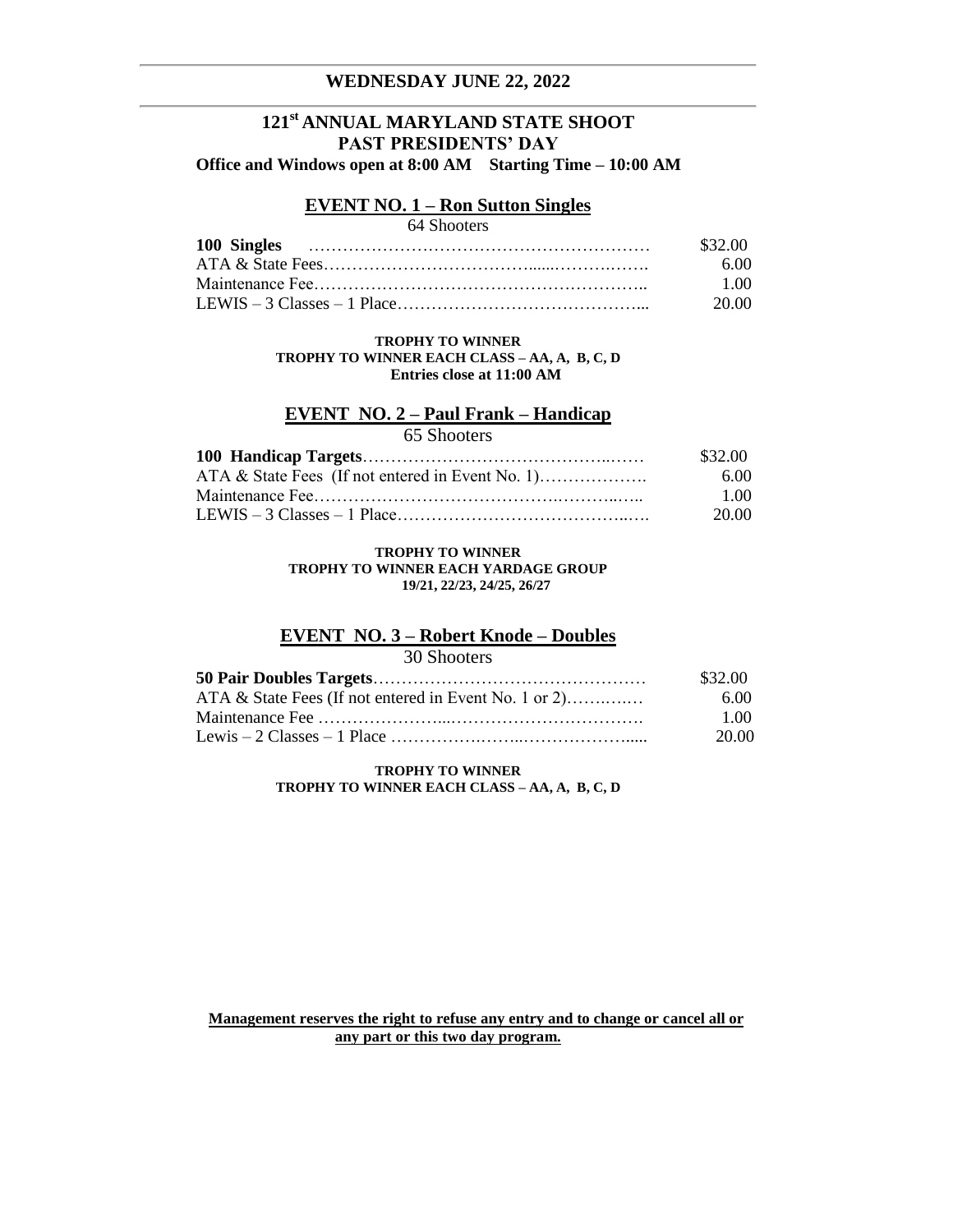## **THURSDAY JUNE 23, 2022**

# **121st ANNUAL MARYLAND STATE SHOOT DEFENDING CHAMPIONS DAY Starting Time – 9:30 AM**

### **EVENT NO. 4 – R. Nick Hughes - Singles**

| 117 Shooters |         |
|--------------|---------|
|              | \$32.00 |
|              | 6.00    |
|              | 1 OO    |
|              | -20.00  |

#### **OPEN TROPHY TO WINNER OPEN TROPHY TO WINNER EACH CLASS – AA, A, B, C, D OPEN TROPHY TO HIGH LADY 1, LADY 2, SUB VET, VET, SR VET, SUB-JR, JUNIOR & JR GOLD Entries close at 11:00 AM**

### **EVENT NO. 5 – Brian Luther – Handicap**

116 Shooters

|                                                  | \$32.00 |
|--------------------------------------------------|---------|
| ATA & State Fees (If not entered in Event No. 4) | 6.00    |
|                                                  | 1.00    |
|                                                  | 20.00   |
| GREAT EASTERN PURSE $(25/15/10 - 25/15/10)$      | 20.00   |
|                                                  | 20.00   |

#### **TROPHY TO WINNER OPEN TROPHY TO WINNER EACH YARDAGE GROUP 19/21, 22/23, 24/25, 26/27 OPEN TROPHY TO HIGH LADY 1, LADY 2, SUB VET, VET, SR VET, SUB-JR, JUNIOR & JR GOLD**

#### **EVENT NO. 6 – Jake Levin – Doubles**

59 Shooters

|                                                       | \$32.00 |
|-------------------------------------------------------|---------|
| ATA & State Fees (If not entered in Event No. 4 or 5) | 6.00    |
|                                                       | 1.00    |
|                                                       | 20.00   |
|                                                       | 20.00   |

## **TROPHY TO WINNER**

#### **TROPHY TO WINNER EACH CLASS – AA, A, B, C, D OPEN TROPHY TO HIGH LADY 1, LADY 2, SUB VET, VET, SR VET, SUB-JR, JUNIOR & JR GOLD**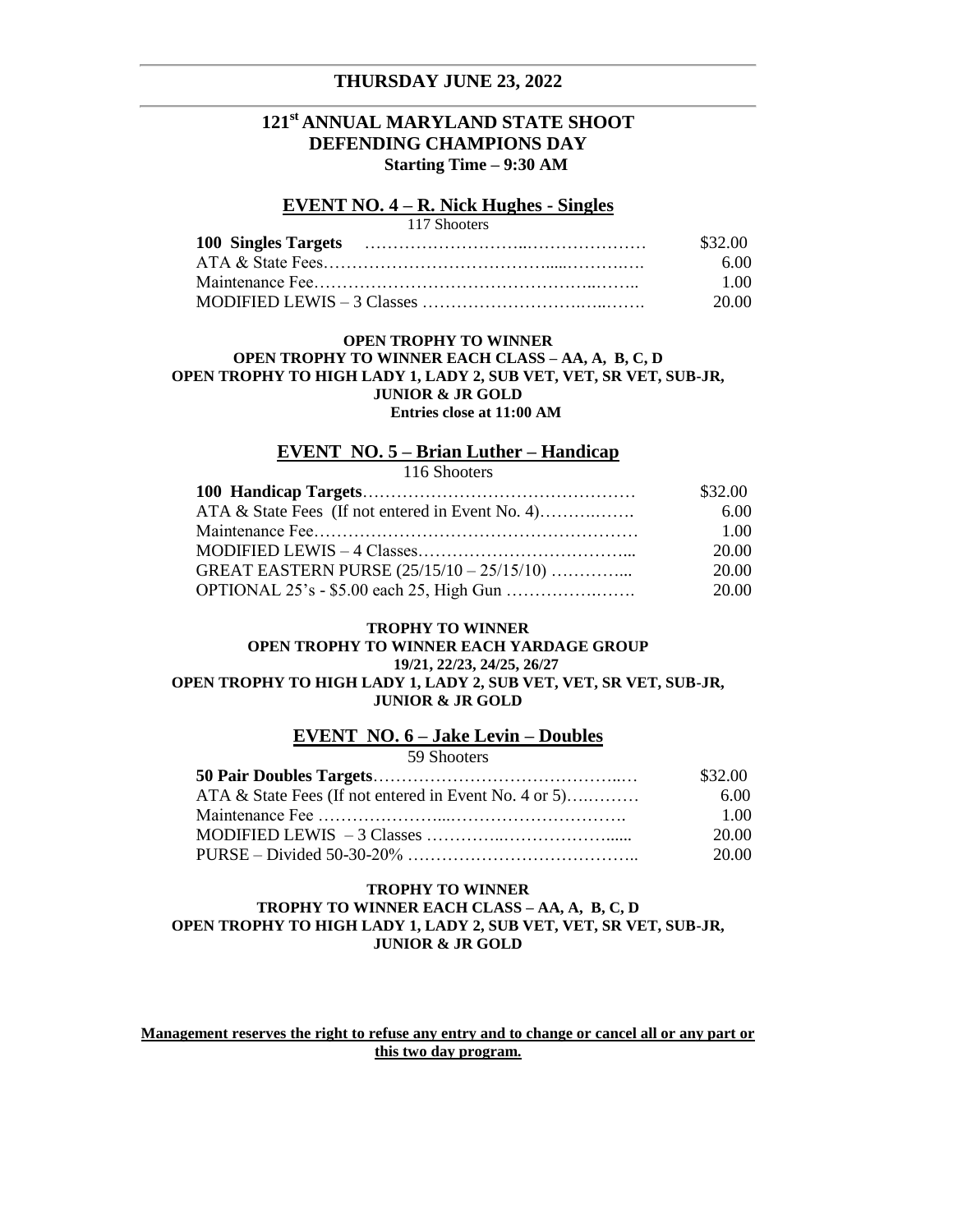# **FRIDAY JUNE 24, 2022**

# **121st ANNUAL MARYLAND STATE SHOOT Starting Time – 9:00 AM**

# **EVENT NO. 7 – Maryland State Singles Class Championship**

| 183 Shooters              |         |
|---------------------------|---------|
|                           | \$32.00 |
|                           | 6.00    |
|                           | 1.00    |
|                           | 20.00   |
| Entries close at 10:30 AM |         |

### **MD TROPHY TO HIGH GUN EACH CLASS** – **AA, A, B, C, D**

### **OPEN TROPHY TO HIGH GUN EACH CLASS** – **AA, A, B, C, D**

## **OPEN TROPHY TO HIGH LADY 1, LADY 2, SUB VET, VET, SR VET, SUB-JR, JUNIOR & JR GOLD**

#### **EVENT NO. 8 – Bob & Marian Knode – \$1,000 SHOOT OFF EVENT**

| 183 Shooters                         |         |
|--------------------------------------|---------|
|                                      | \$32.00 |
|                                      | 6.00    |
|                                      | 1.00    |
|                                      | 20.00   |
|                                      | 20.00   |
| OPTIONAL 50's – First, Middle & Last |         |
|                                      | 24.00   |
|                                      | 20.00   |

#### **TROPHY TO WINNER OPEN TROPHY TO WINNER EACH YARDAGE GROUP 19/21, 22/23, 24/25, 26/27 OPEN TROPHY TO HIGH LADY 1, LADY 2, SUB VET, VET, SR VET, SUB-JR, JUNIOR & JR GOLD**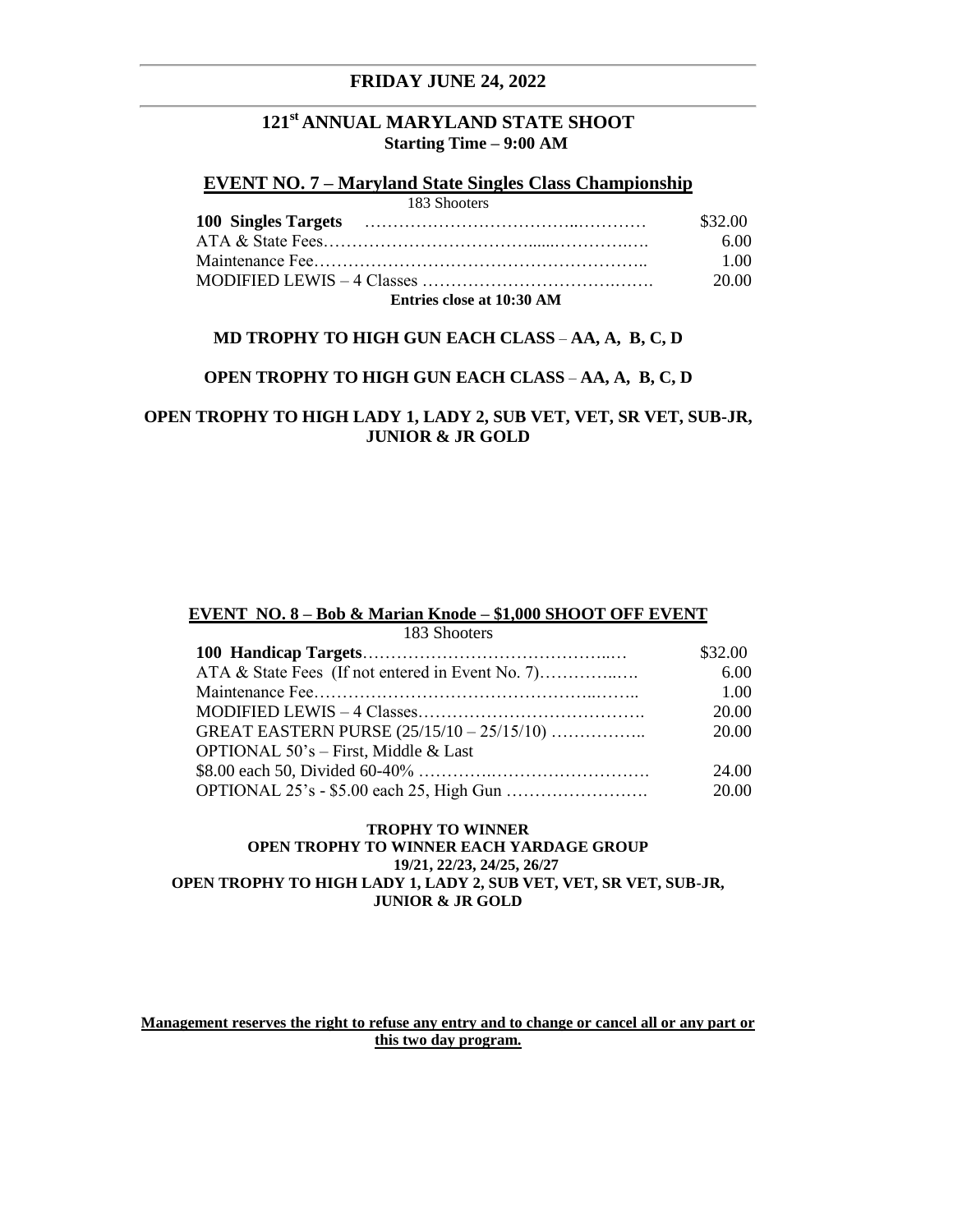# **FRIDAY JUNE 24, 2022**

# **121st ANNUAL MARYLAND STATE SHOOT**

## **EVENT NO. 9 – Maryland State Doubles Class Championship**

| 102 Shooters                    |         |
|---------------------------------|---------|
|                                 | \$32.00 |
|                                 | 6.00    |
|                                 | 1.00    |
|                                 | 20.00   |
| OPTIONAL $50$ 's – First & Last |         |
|                                 | 20.00   |

### **MD TROPHY TO HIGH GUN EACH CLASS** – **AA, A, B, C, D**

### **OPEN TROPHY TO HIGH GUN EACH CLASS** – **AA, A, B, C, D**

# **OPEN TROPHY TO HIGH LADY 1, LADY 2, SUB VET, VET, SR VET, SUB-JR, JUNIOR & JR GOLD**

# **THE MARYLAND STATE SPORTSMEN'S ASSOCIAN MEETING WILL BE HELD FRIDAY FOLLOWING THE SHOOT OFFS**

# **OPEN TO ALL MARYLAND SHOOTERS**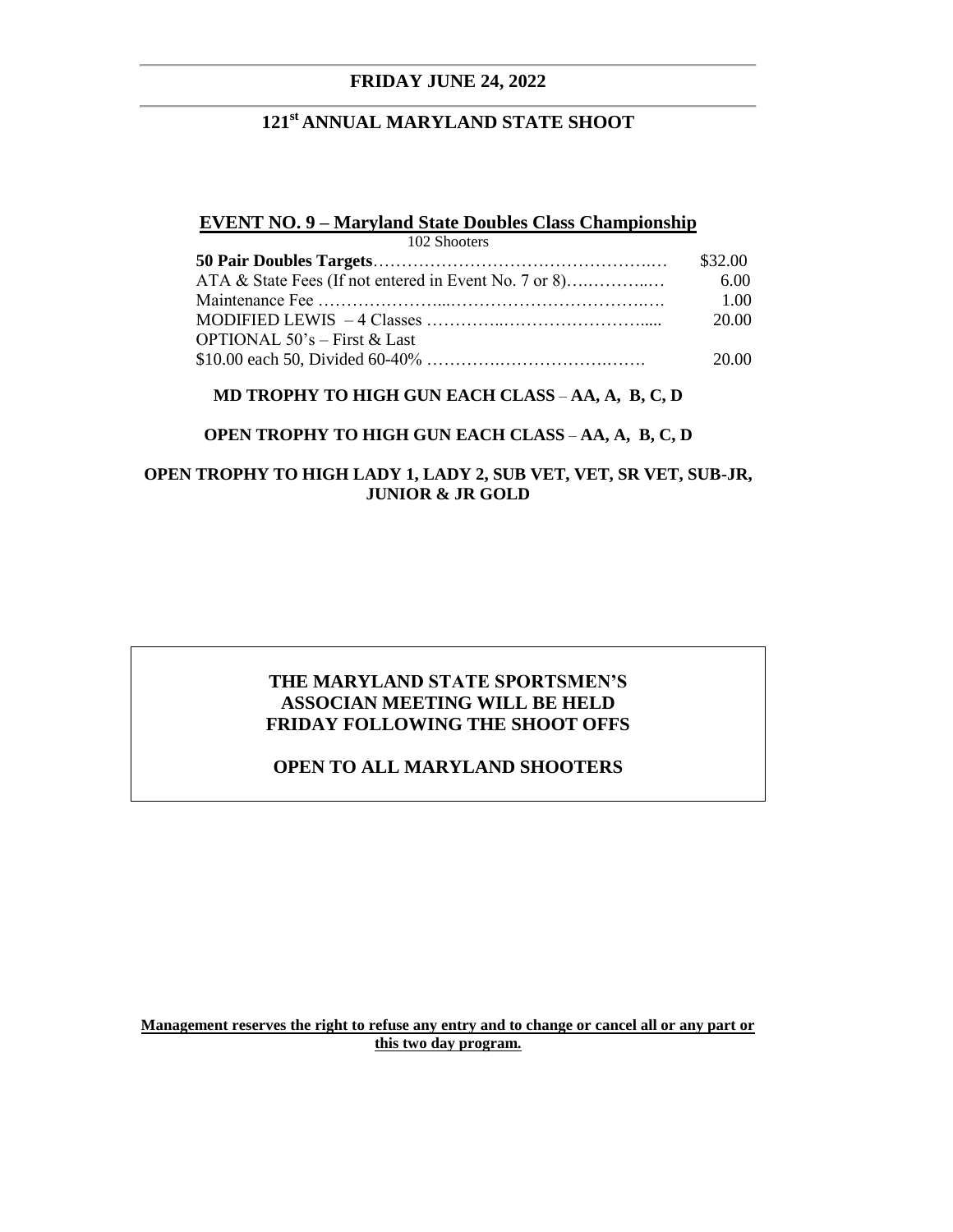#### **SATURDAY JUNE 25, 2022**

# **121st ANNUAL MARYLAND STATE SHOOT MARYLAND STATE CLAY TARGET CHAMPIONSHIP Starting Time – 9:00 AM**

# **EVENT NO.10**

## 219 Shooters **200 16 Yard Targets**…………………..………………………… \$64.00 ATA & State Fees (If not entered in Event No. 7 or 8)……..….… 6.00 Maintenance Fee …………………...………………………….…. 2.00 MODIFIED LEWIS ON EACH 100, must play both \$10.00 on each 100 – 5 Classes …………..…………..... 20.00 MODIFIED LEWIS ON TOTAL 200 - 5 Classes ……………..... 20.00 CLASS PURSE – each Class shooting for its own money,  $(AA, A, B, C, D)$  Divided each 5 entries Hi Gun  $\ldots$  20.00 MARYLAND STATE HALL OF FAME LEWIS – 50% to Shooter – 50% to MD Hall Of Fame – Divided Lewis – 3 Classes –  $60-40\%$  .... 20.00

#### **ENTRIES ARE CLOSED WHEN THE LAST SQUAD TAKES THE LINE**

**ATA TROPHY TO MARYLAND CHAMPION ATA TROPHY TO MARYLAND RUNNER-UP ATA TROPHY TO MARYLAND HIGH CLASSES (AA, A, B, C, D)**

**ATA TROPHY TO MARYLAND HIGH LADY 1 RESIDENT TROPHY TO MARYLAND HIGH LADY 1 RUNNER-UP ATA TROPHY TO MARYLAND HIGH LADY 2 RESIDENT TROPHY TO MARYLAND HIGH LADY 2 RUNNER-UP**

**ATA TROPHY TO MARYLAND HIGH SUB-VET RESIDENT TROPHY TO MARYLAND HIGH SUB-VET RUNNER-UP**

**ATA TROPHY TO MARYLAND HIGH VETERAN RESIDENT TROPHY TO MARYLAND HIGH VETERAN RUNNER-UP**

**ATA TROPHY TO MARYLAND HIGH SR VETERAN RESIDENT TROPHY TO MARYLAND HIGH SR VETERAN RUNNER-UP**

**ATA TROPHY TO MARYLAND HIGH SUB-JUNIOR RESIDENT TROPHY TO MARYLAND HIGH SUB-JUNIOR RUNNER-UP**

**ATA TROPHY TO MARYLAND HIGH JUNIOR RESIDENT TROPHY TO MARYLAND HIGH JUNIOR RUNNER-UP**

**ATA TROPHY TO MARYLAND HIGH JUNIOR GOLD RESIDENT TROPHY TO MARYLAND HIGH JUNIOR GOLD RUNNER-UP**

**OPEN TROPHY TO WINNER** OPEN **TROPHY TO HIGH CLASSES (AA, A, B, C, D) OPEN TROPHY TO HI LADY 1, LADY 2, SUB VET, VET, SR VET, SUB-JR, JUNIOR & JR GOLD**

> **\$1,000.00 OPEN ADDED MONEY TO HIGH SCORE IN EACH CLASS AA-\$200.00 A-\$200.00 B-\$200.00 C-\$200.00 D-\$200.00 TIES DIVIDE**

**\$150.00 to Maryland Champion defending at Grand American \$100.00 each to MD High Lady 1, Lady 2, Sub Vet, Vet, Sr Vet, Sub-Jr, Junior & Jr Gold defending at Grand American Management reserves the right to refuse any entry and to change or cancel all or any part or this two day program.**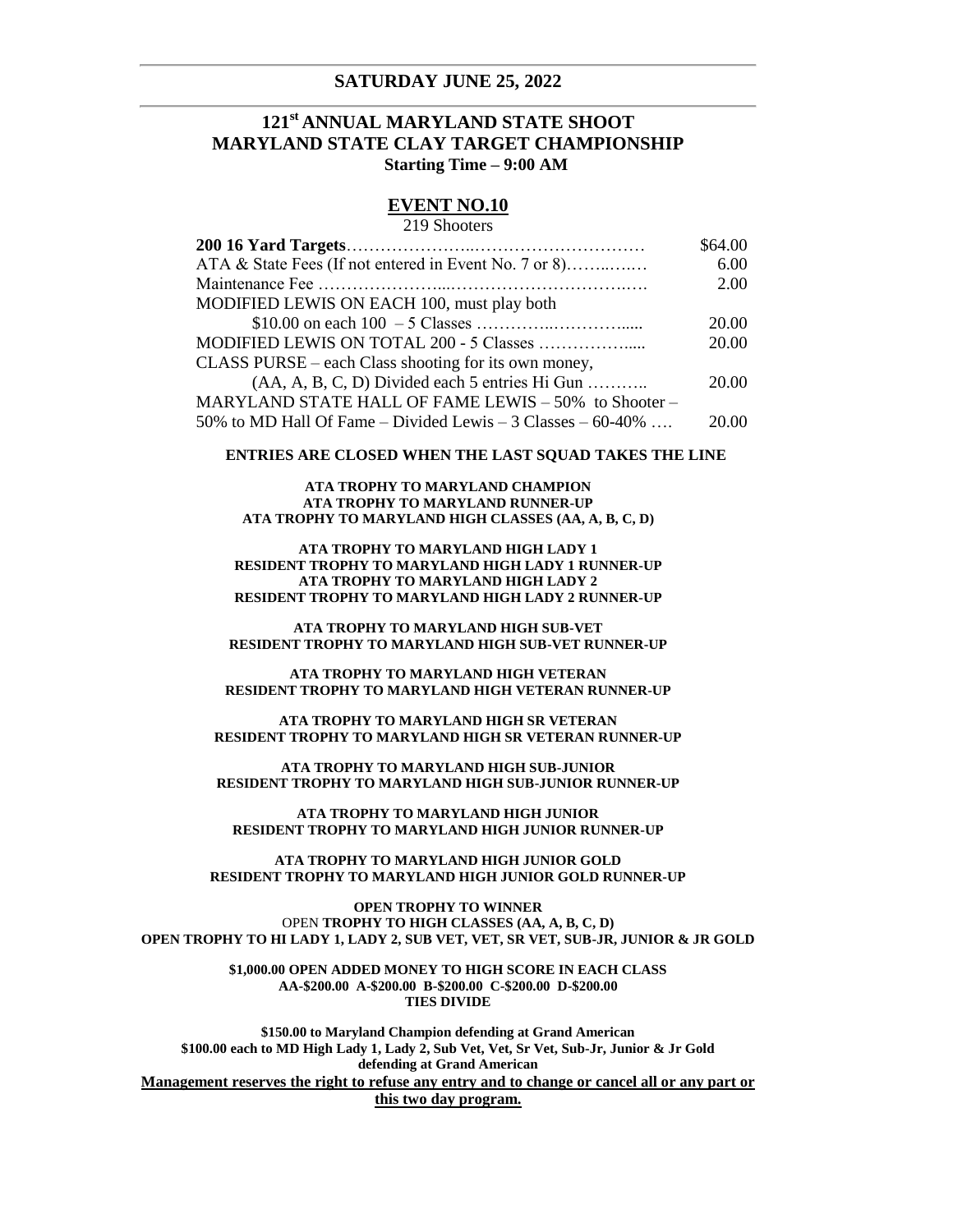# **SATURDAY JUNE 25, 2022**

# **121st ANNUAL MARYLAND STATE SHOOT**

# **50 TARGET SPECIAL HANDICAP STARTING TIME IMMEDIATELY AFTER SINGLES**

# **ATTENETION SHOOTERS:**

**Entries will close and must be paid for by start of the second hundred singles.**

# **EVENT NO. 11** 91 Shooters

**(This event will be shot 25 targets per trap and is not part of the H.O.A. or H.A.A.)**

| \$16.50          |
|------------------|
| 6.00             |
| .50 <sub>1</sub> |
| 25.00            |

# **NO REFUNDS**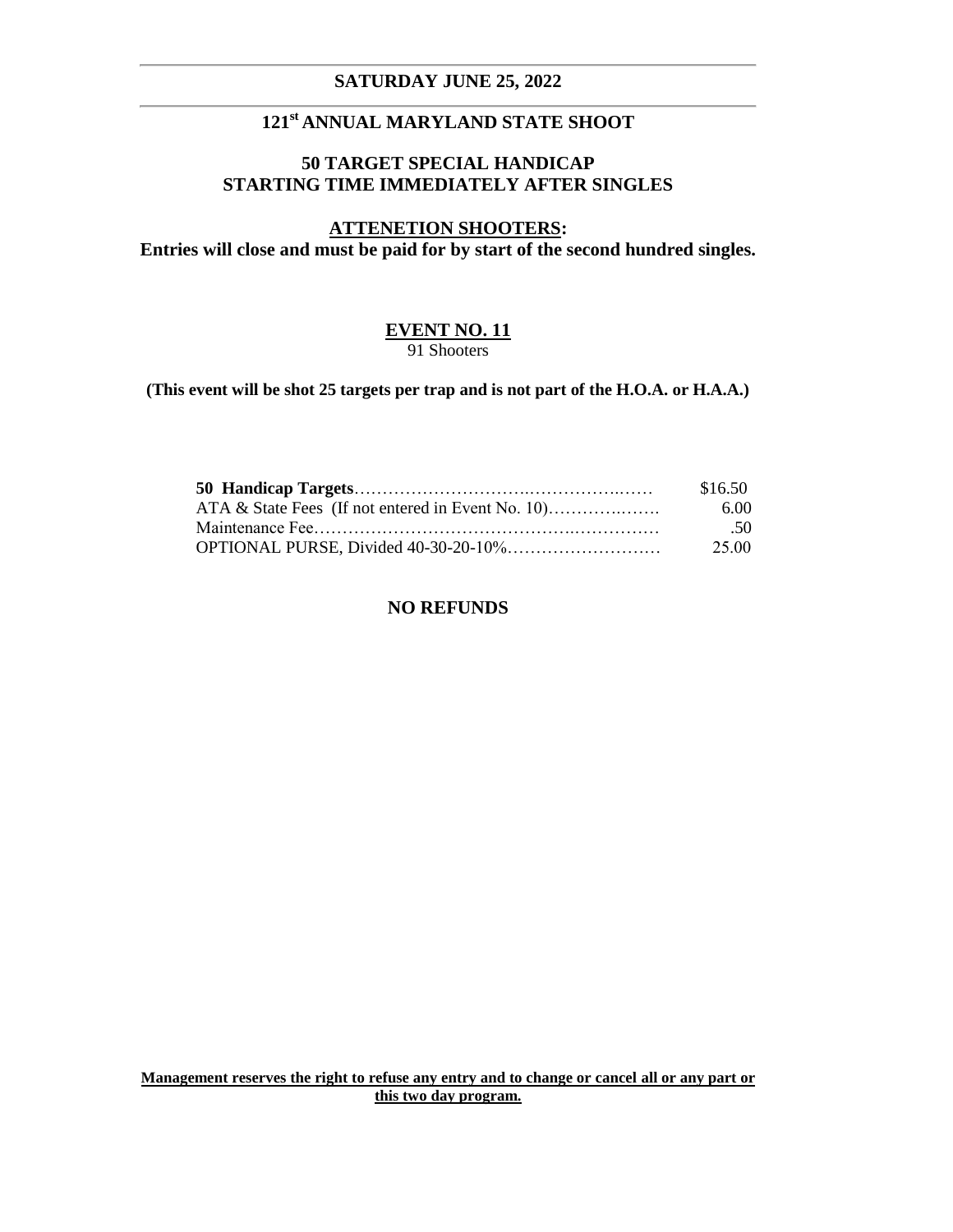### **SUNDAY JUNE 26, 2022**

# **121st ANNUAL MARYLAND STATE SHOOT**

# **MARYLAND STATE DOUBLES CHAMPIONSHIP Starting Time – 9:00 AM**

### **EVENT NO. 12**

129 Shooters

|                                                                   | \$32.00 |
|-------------------------------------------------------------------|---------|
| ATA & State Fees (If not entered in Event No. 4 or 5)             | 6.00    |
|                                                                   | 1.00    |
|                                                                   | 20.00   |
| MARYLAND STATE HALL OF FAME LEWIS - 50% to                        |         |
| MD HALL OF FAME – Divided Lewis – $3 \text{ Classes} - 60 - 40\%$ | 20.00   |
| CLASS PURSE – each Class shooting for its own money,              |         |
| (AA, A, B, C, D) Divided each 5 entries or major fraction %       | 20.00   |
| OPTIONAL $50^{\circ}$ s – First & Last                            |         |
|                                                                   | 20.00   |
|                                                                   |         |

Entries close at 10:30 AM

# **ATA TROPHY TO MARYLAND CHAMPION ATA TROPHY TO MARYLAND RUNNER-UP OPEN TROPHY TO OPEN WINNER ATA TROPHY TO MD HIGH GUN EACH CLASS AA, A, B, C & D MD TROPHY TO HIGH LADY 1, LADY 2, SUB VET, VET, SR VET, SUB-JR, JUNIOR & JR GOLD OPEN TROPHY TO HIGH GUN EACH CLASS AA, A, B, C & D OPEN TROPHY TO TROPHY TO HIGH LADY 1, LADY 2, SUB VET, VET, SR VET, SUB-JR, JUNIOR & JR GOLD**

**\$500.00 OPEN ADDED MONEY TO HIGH SCORE IN EACH CLASS AA-\$100.00 A-\$100.00 B-\$100.00 C-\$100.00 D-\$100.00 HI GUN ALL TIES DIVIDE**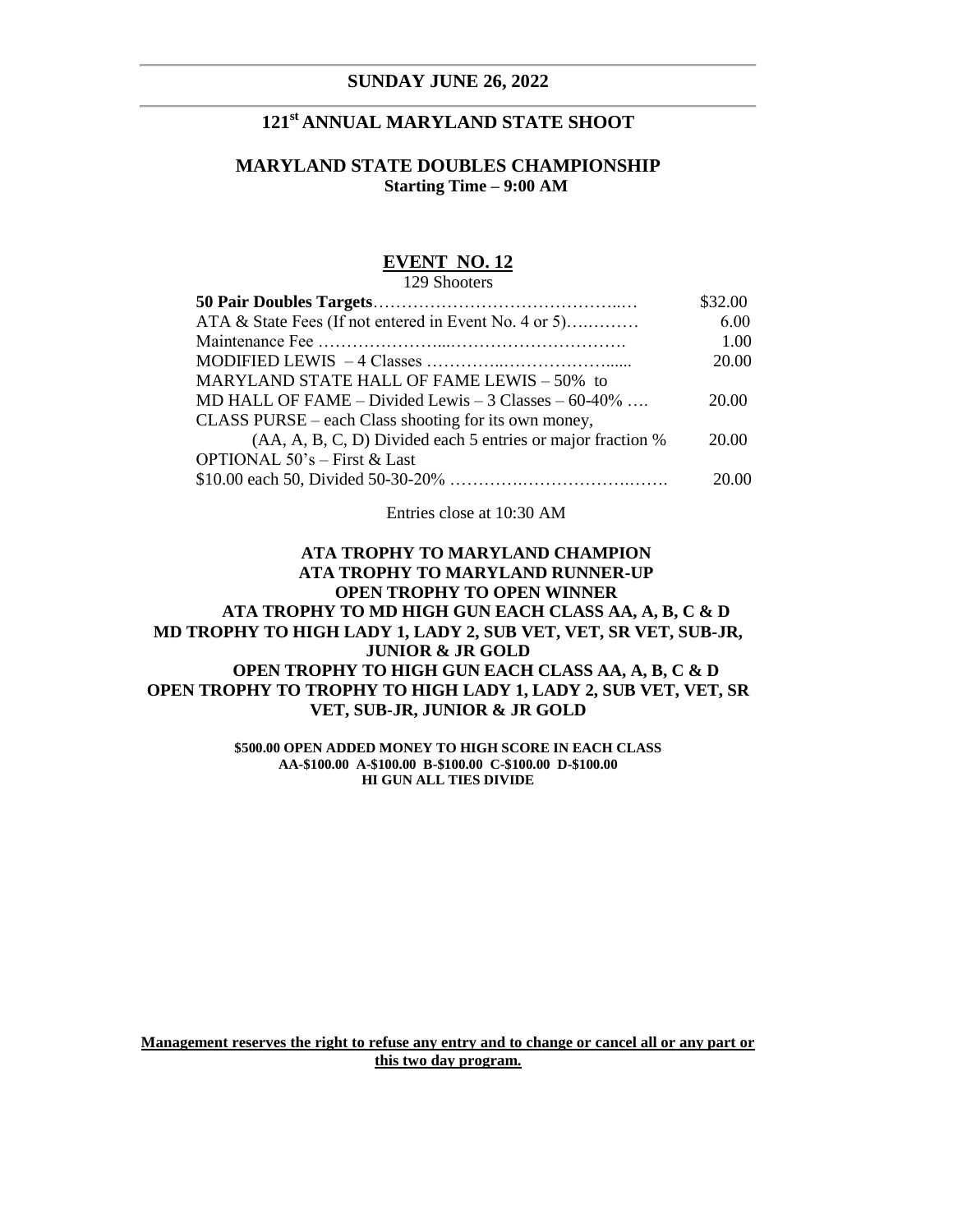### **SUNDAY JUNE 26, 2022**

# **121st ANNUAL MARYLAND STATE SHOOT**

# **MARYLAND STATE HANDICAP CHAMPIONSHIP**

# **EVENT NO. 13**

177 Shooters

|                                                                  | \$32.00 |
|------------------------------------------------------------------|---------|
| ATA & State Fees (If not entered in Event No. 12)                | 6.00    |
|                                                                  | 1.00    |
| YARDAGE PURSE -(19/21, 22/23, 24/25, 26/27)                      |         |
|                                                                  | 25.00   |
| OPTIONAL $50$ 's – First, Middle & Last                          |         |
|                                                                  | 24.00   |
|                                                                  | 20.00   |
| ATA HALL OF FAME LEWIS - 50% to Shooter -                        |         |
| 50% to ATA Hall Of Fame – Divided Lewis – 3 Classes – $60-40\%$  | 20.00   |
| $ATAGUN CLUB LEWIS - 50\%$ to Shooter -                          |         |
| 50% to ATA Gun Club Fund – Divided Lewis – 4 Classes –1 money ea | 20.00   |
|                                                                  | 50.00   |
|                                                                  | 30.00   |

## **ATA TROPHY TO MARYLAND CHAMPION ATA TROPHY TO MARYLAND RUNNER-UP ATA TROPHY TO MARYLAND 3rd, 4th, 5th, & 6th PLACES OPEN TROPHY TO OPEN WINNER**

### **RESIDENT TROPHY TO MARYLAND HIGH GUN EACH YARDAGE GROUP OPEN TROPHY TO OPEN HIGH GUN EACH YARDAGE GROUP (19/21, 22/23, 24/25, 26/27)**

## **ATA TROPHY TO MD HIGH LADY 1, LADY 2, SUB VET, VET, SR VET, SUB-JR, JUNIOR & JR GOLD**

# **OPEN TROPHY TO TROPHY TO HIGH LADY 1, LADY 2, SUB VET, VET, SR VET, SUB-JR, JUNIOR & JR GOLD**

#### **SHAMROCK LEATHER TROPHY TO WINNER HALL-OF-FAME LEWIS**

#### **\$1,200.00 OPEN ADDED MONEY FROM MSSA TO HIGH SCORE IN EACH YARDAGE GROUP 19/21-\$300.00 22/23-\$300.00 24/25-\$300.00 26/27-\$3 TIES DIVIDE**